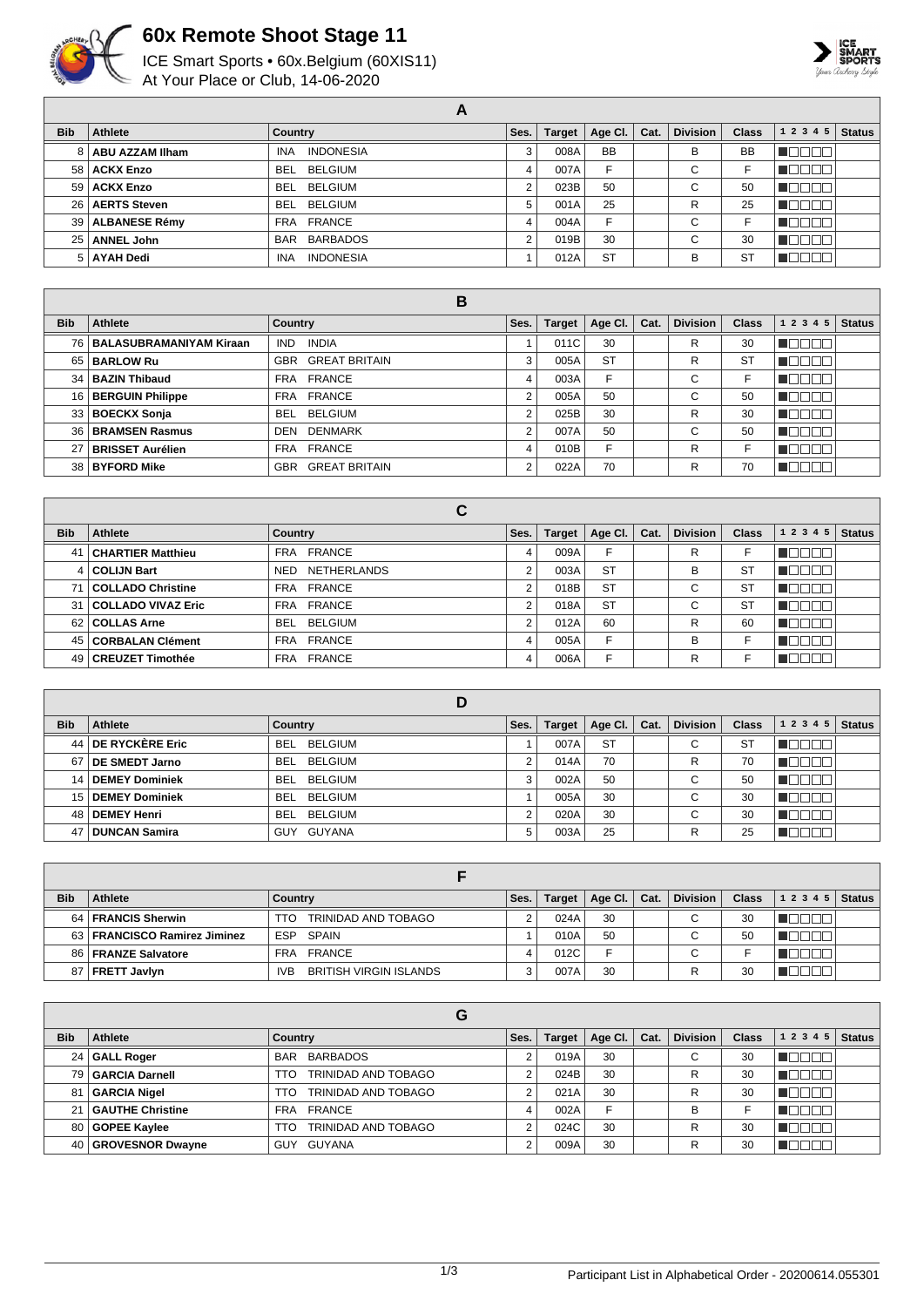

## **60x Remote Shoot Stage 11**

ICE Smart Sports • 60x.Belgium (60XIS11) At Your Place or Club, 14-06-2020



|            |                        | н                              |      |        |             |      |                 |              |           |               |
|------------|------------------------|--------------------------------|------|--------|-------------|------|-----------------|--------------|-----------|---------------|
| <b>Bib</b> | Athlete                | Country                        | Ses. | Target | Age Cl. $ $ | Cat. | <b>Division</b> | <b>Class</b> | 1 2 3 4 5 | <b>Status</b> |
|            | 13   HARITS Harits     | <b>INDONESIA</b><br><b>INA</b> |      | 004A   | 30          |      | R               | 30           |           |               |
|            | 29   HERVE Bruno       | FRA FRANCE                     | 4    | 011A   | F           |      | С               |              |           |               |
|            | 30   HERVE Christine   | FRA FRANCE                     | 4    | 011B   | F           |      | $\sim$<br>U     |              |           |               |
|            | 12 HIDAYAT Anang ludfi | <b>INDONESIA</b><br><b>INA</b> |      | 003A   | 30          |      | B               | 30           |           |               |
|            | 28 HILL Bryce Lee      | ZIMBABWE<br>ZIM                |      | 006A   | 60          |      | R               | 60           |           |               |
|            | 35 HUIN Thomas         | <b>FRANCE</b><br>FRA           | 4    | 012A   | E           |      | $\sim$<br>U     |              |           |               |

| <b>Bib</b> | <b>Athlete</b>        | Country          | Ses. | Target | Age Cl.   | Cat. | <b>Division</b> | <b>Class</b> | $ 12345 $ Status |  |
|------------|-----------------------|------------------|------|--------|-----------|------|-----------------|--------------|------------------|--|
|            | 20   IRVINE Russ      | AUS AUSTRALIA    |      | 003A   | <b>ST</b> |      | $\sim$          | <b>ST</b>    |                  |  |
|            | 19 <b>IRVINE Russ</b> | AUSTRALIA<br>AUS |      | 006A   | <b>ST</b> |      | $\sim$          | <b>ST</b>    |                  |  |

| <b>Bib</b> | <b>Athlete</b>      | Country                  | Ses. | <b>Target</b> | Age Cl.   Cat. | <b>Division</b>          | <b>Class</b> | $12345$ Status |  |
|------------|---------------------|--------------------------|------|---------------|----------------|--------------------------|--------------|----------------|--|
|            | 11   JANSSENS Niels | BELGIUM<br>BEL.          | 4    | 001A          | ⊏              | $\sim$                   |              |                |  |
|            | 56   JOYCE Adam     | <b>GBR GREAT BRITAIN</b> |      | 017B          | 30             | $\overline{\phantom{0}}$ | 30           |                |  |
|            | 55 JOYCE Darragh    | IRELAND<br><b>IRL</b>    |      | 017A          | 30             |                          | 30           |                |  |

| <b>Bib</b> | <b>Athlete</b>              | Country                    | Ses. | <b>Target</b> | Age Cl.   Cat. | <b>Division</b> | <b>Class</b> | 12345 | <b>Status</b> |
|------------|-----------------------------|----------------------------|------|---------------|----------------|-----------------|--------------|-------|---------------|
|            | 77   KARTHIKEYAN Yukendiran | <b>INDIA</b><br><b>IND</b> |      | 011D          | 30             | R               | 30           |       |               |
|            | KERBAUL Yves                | FRA FRANCE                 |      | 002A          | <b>BB</b>      |                 | <b>BB</b>    |       |               |
|            | 10   KITAE Kim              | KOR KOREA                  |      | 001A          | <b>ST</b>      |                 | S1           |       |               |
| 61         | <b>KRAMER Gunther</b>       | SOUTH AFRICA<br>RSA        |      | 009A          | 30             | $\sim$<br>◡     | 30           |       |               |

| <b>Bib</b> | Athlete               | Country          | Ses.   | Target | Age Cl. $ $ | Cat. | <b>Division</b> | <b>Class</b> | 1 2 3 4 5<br><b>Status</b> |
|------------|-----------------------|------------------|--------|--------|-------------|------|-----------------|--------------|----------------------------|
|            | 53   LACOMBE Pascale  | FRA FRANCE       | 4      | 011C   | Е           |      | $\sim$<br>U     |              |                            |
|            | 92   LAWRENCE Winette | GUY GUYANA       | $\sim$ | 027A   | 30          |      | $\sim$<br>U     | 30           |                            |
|            | 52   LEBRE Anthony    | FRA FRANCE       | 4      | 012B   | Е           |      | $\sim$<br>◡     |              |                            |
|            | 70 LYET Henri         | FRA FRANCE       | 4      | 013B   | Е           |      | B               |              |                            |
|            | 69   LYET Stéphane    | FRA FRANCE       |        | 013A   | F           |      | ⌒<br>◡          |              |                            |
|            | 2 LYNCH Mark          | RSA SOUTH AFRICA |        | 002A   | 30          |      | R               | 30           |                            |

|                 |                        | M                            |      |        |         |      |                 |              |                            |
|-----------------|------------------------|------------------------------|------|--------|---------|------|-----------------|--------------|----------------------------|
| <b>Bib</b>      | Athlete                | Country                      | Ses. | Target | Age Cl. | Cat. | <b>Division</b> | <b>Class</b> | <b>Status</b><br>1 2 3 4 5 |
|                 | 54   MAILLET Brigitte  | FRA FRANCE                   |      | 009B   | F       |      | В               |              |                            |
| 51 <sup>1</sup> | <b>MEBIS Stijn</b>     | <b>BELGIUM</b><br><b>BEL</b> | 3    | 009B   | 30      |      | С               | 30           |                            |
|                 | 88   MERKEN Bilge      | <b>TURKEY</b><br>TUR         |      | 013A   | 70      |      | R               | 70           |                            |
|                 | 90   MERKEN Mete       | <b>TURKEY</b><br>TUR         |      | 013B   | 50      |      | $\sim$<br>◡     | 50           |                            |
|                 | 66   MEURRENS Kathleen | <b>BELGIUM</b><br>BEL.       |      | 013A   | 30      |      | R               | 30           | Пſ<br>TOOI                 |
|                 | 37 MUNK CARLSEN Pil    | <b>DENMARK</b><br>DEN        |      | 008A   | 50      |      | ⌒<br>◡          | 50           |                            |

| <b>Bib</b>      | <b>Athlete</b>        | Country                              | Ses. | <b>Target</b> | Age Cl.   | Cat. | <b>Division</b> | <b>Class</b> | $ 12345 $ Status |  |
|-----------------|-----------------------|--------------------------------------|------|---------------|-----------|------|-----------------|--------------|------------------|--|
| 57 <sub>1</sub> | PEERS Tim             | <b>GREAT BRITAIN</b><br>GBR          |      | 008A          | <b>ST</b> |      | R               | S1           |                  |  |
|                 | 22   PERRET Eric      | FRANCE<br>FRA                        |      | 010A          | Е         |      | $\sim$<br>U     |              |                  |  |
|                 | 73   PONCET Jean-Marc | FRANCE<br><b>FRA</b>                 |      | 008A          | Е         |      | в               |              |                  |  |
|                 | 72   POTTER Michaela  | <b>BRITISH VIRGIN ISLANDS</b><br>IVB | ົ    | 006A          | 30        |      | D               | 30           |                  |  |

| <b>Bib</b> | <b>Athlete</b>       | Country                    | Ses. | Target | Age Cl.   Cat. |  | <b>Division</b> | <b>Class</b> | $12345$ Status |  |  |  |
|------------|----------------------|----------------------------|------|--------|----------------|--|-----------------|--------------|----------------|--|--|--|
|            | 82 RAMCHANDAR Josiah | TRINIDAD AND TOBAGO<br>TTO |      | 021B   | 30             |  |                 | 30           |                |  |  |  |
|            | 3 REFSETH George     | NOR NORWAY                 |      | 001A   | 60             |  |                 | 60           |                |  |  |  |